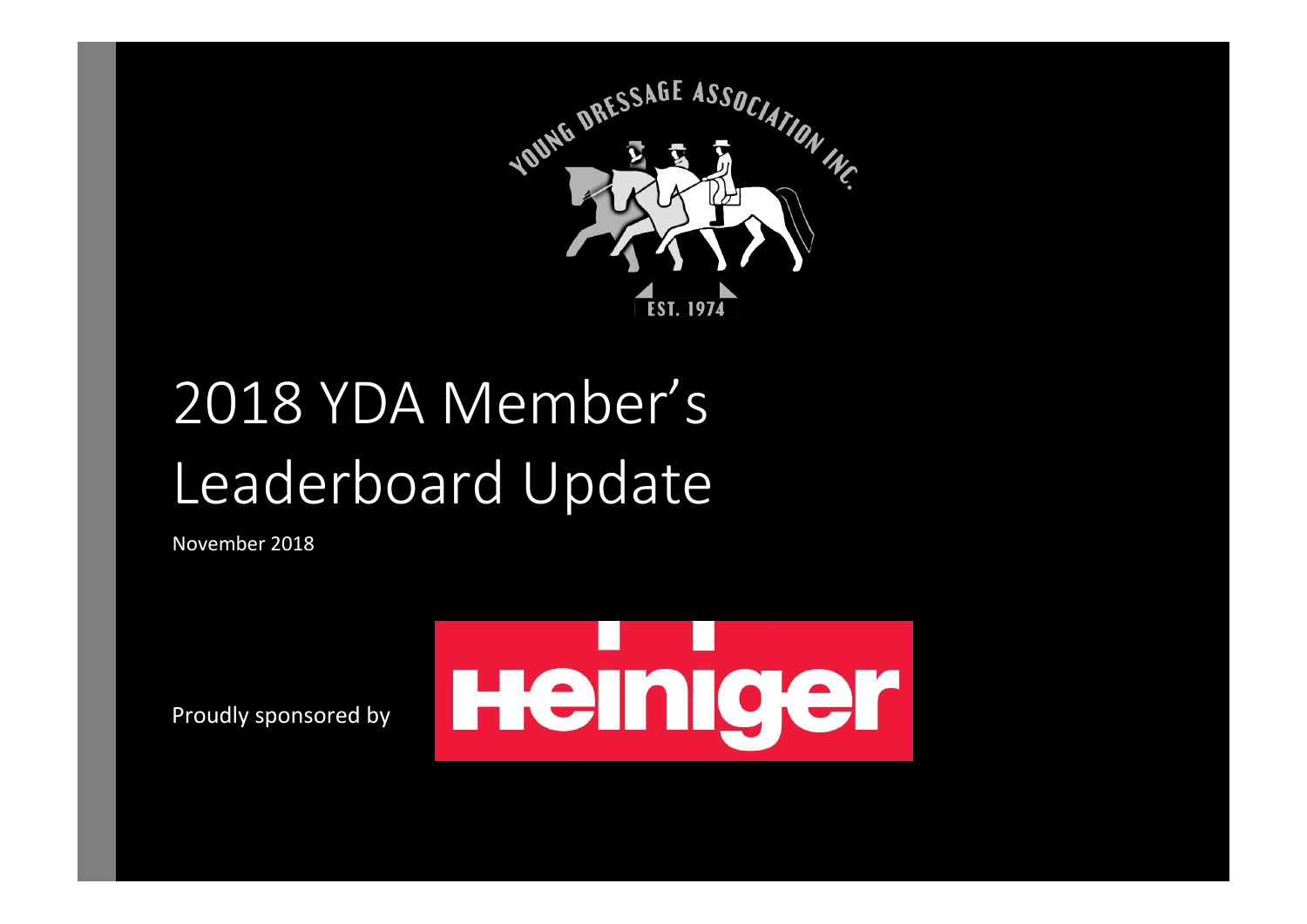# **PRELIMINARY HORSE OF THE YEAR**

| <b>Horse</b>                   | <b>Rider</b>              | Feb          | Apr            | <b>June</b>    | July           | <b>Aug</b>              | <b>Nov</b>     | <b>Total</b>   |                     |
|--------------------------------|---------------------------|--------------|----------------|----------------|----------------|-------------------------|----------------|----------------|---------------------|
| <b>Call Me Cooper</b>          | <b>Debbie Blaxland</b>    | 3            | $\overline{2}$ | 3              | 5              | 9                       |                | 22             | <b>Winner</b>       |
| <b>Buckwell Park Joop</b>      | <b>Sue Walker</b>         | 6            | $\overline{2}$ | 6              | $\mathbf{1}$   | $\overline{\mathbf{4}}$ |                | 19             | <b>Runner</b><br>Up |
| Fame                           | Linda Krogh               |              |                |                |                | 6                       | 5              | 11             |                     |
| <b>Brierley Super Nova</b>     | Anwen Lovett              | 5            | 5              |                |                |                         |                | 10             |                     |
| Escala RW                      | Amanda Shoobridge         |              | 9              |                |                |                         |                | 9              |                     |
| Desigual                       | Samantha Hain             |              | 8              |                |                |                         |                | 8              |                     |
| Vivace Chocolatte              | Meredith Branson          |              |                | 4              | 4              |                         |                | 8              |                     |
| <b>Fairview Riversong</b>      | <b>Beth Maclean</b>       |              |                |                | 3              | 5                       |                | 8              |                     |
| <b>Heatherton Park Cabaret</b> | <b>Kate Still</b>         | 4            | $\overline{2}$ | $\mathbf{1}$   |                |                         |                | $\overline{7}$ |                     |
| Ikonic K                       | Gabriella Heyroth         |              |                |                | 6              |                         |                | 6              |                     |
| <b>Brierley Nysa</b>           | Anwen Lovett              |              |                |                |                |                         | 6              | 6              |                     |
| <b>BB Blush</b>                | Gai Williamson            |              |                | 5              |                |                         |                | 5              |                     |
| Valiant Koda                   | Georgia Corbett           | $\mathbf{1}$ | $\overline{2}$ |                | $\overline{2}$ |                         |                | 5              |                     |
| For the Moment                 | <b>Babette Zemlicka</b>   |              |                | $\overline{2}$ |                |                         | 3              | 5              |                     |
| Remi Don Quixote               | Sarah Farraway            |              | 4              |                |                |                         |                | 4              |                     |
| Ludas                          | Stephanie Debaecker       | $\mathbf{1}$ | $\overline{2}$ |                |                |                         |                | 3              |                     |
| <b>Springs Cherry Coala</b>    | Pat Healy                 | $\mathbf{1}$ |                | $\mathbf{1}$   | $\mathbf 1$    |                         |                | 3              |                     |
| Winterfell W                   | <b>Toby Farraway</b>      |              | $\overline{2}$ |                |                |                         |                | $\overline{2}$ |                     |
| Kildara Candenza               | Debbie Blaxland           |              | $\overline{2}$ |                |                |                         |                | $\overline{2}$ |                     |
| <b>Stoney Creek</b>            | <b>Holly Jacobson</b>     |              | $\overline{2}$ |                |                |                         |                | $\overline{2}$ |                     |
| Papparazzi Princess            | <b>Kristy Byrne</b>       |              | $\overline{2}$ |                |                |                         |                | $\overline{2}$ |                     |
| My Little Molly                | Sarah Lamb                |              | $\overline{2}$ |                |                |                         |                | $\overline{2}$ |                     |
| Rehearsal                      | Kerrie Wise               |              | $\overline{2}$ |                |                |                         |                | $\overline{2}$ |                     |
| <b>Statford Stanley</b>        | Maryann Schiller          |              | $\overline{2}$ |                |                |                         |                | $\overline{2}$ |                     |
| <b>BB Lush</b>                 | Linda Saunders            |              |                |                |                |                         | $\overline{2}$ | $\overline{2}$ |                     |
| <b>Bridgford Royalty</b>       | Diana Tremain             | $\mathbf{1}$ |                |                |                |                         |                | $\mathbf{1}$   |                     |
| <b>Iona Park Freedom</b>       | <b>Charlotte Jacobson</b> |              | 1              |                |                |                         |                | 1              |                     |
| Roccoco Hit                    | Veronique Ingram          |              | $\mathbf{1}$   |                |                |                         |                | $\mathbf{1}$   |                     |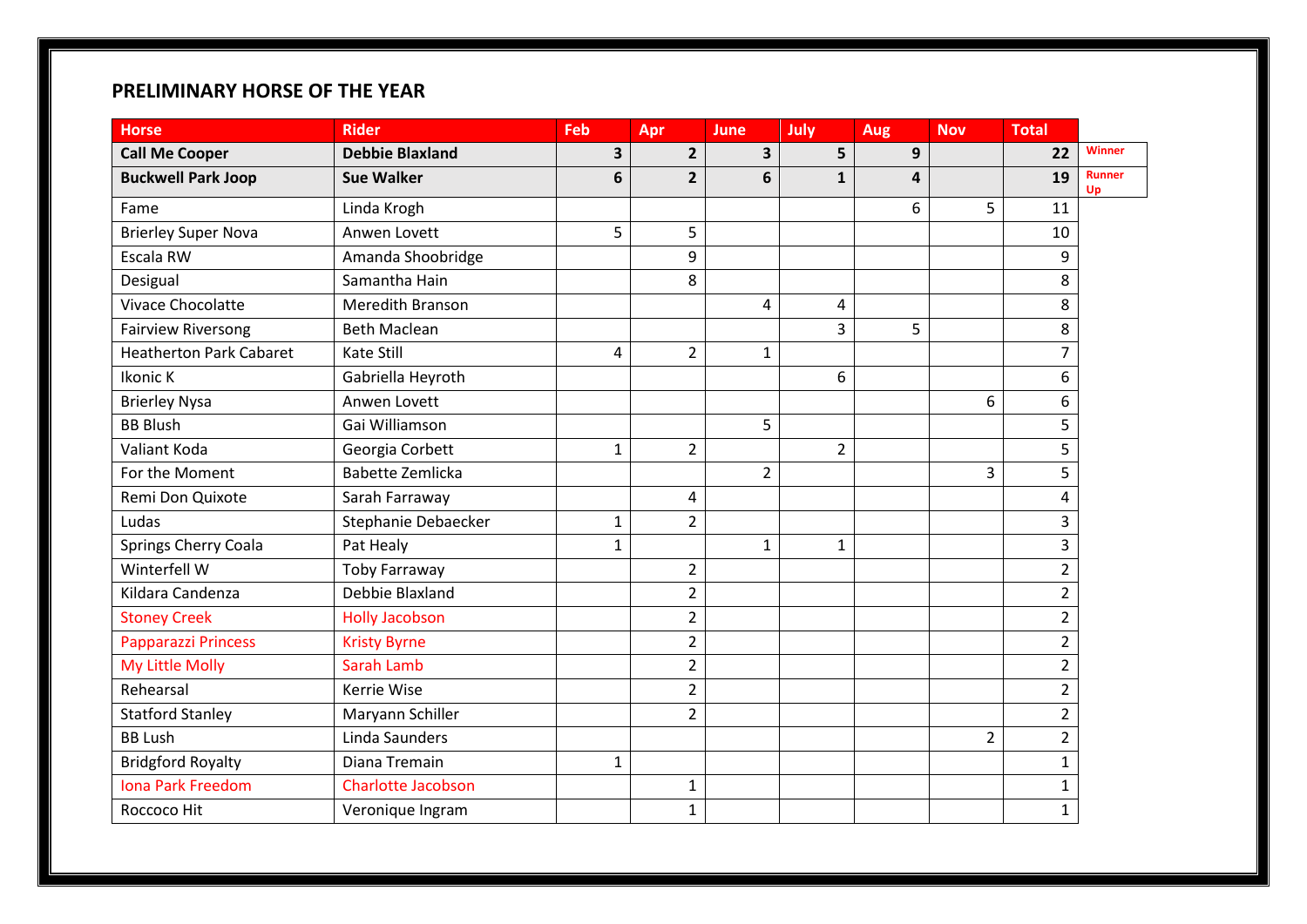| D Dazzle                    | Anne Reader            |  |  |  |  |
|-----------------------------|------------------------|--|--|--|--|
| Greenwood Classic Jasper    | Paris Kellner          |  |  |  |  |
| <b>Engleston Rustic Oak</b> | Georgia Corbett        |  |  |  |  |
| Stonewash Levi              | Nicole Godber          |  |  |  |  |
| Melva Park Fleur            | <b>Marion Klimpsch</b> |  |  |  |  |

# **NOVICE HORSE OF THE YEAR**

| <b>Horse</b>                     | <b>Rider</b>            | <b>Feb</b> | Apr            | <b>June</b>  | <b>July</b>  | <b>Aug</b>     | <b>Nov</b> | <b>Total</b> |                     |
|----------------------------------|-------------------------|------------|----------------|--------------|--------------|----------------|------------|--------------|---------------------|
| <b>Fairbanks Flo Rida</b>        | <b>Inger Sutherland</b> |            | 12             |              | 6            |                |            | 18           | <b>Winner</b>       |
| <b>Amberwood Smashing Lady</b>   | <b>Simone Pye</b>       |            | 4              | 1            |              | 10             |            | 15           | <b>Runner</b><br>Up |
| <b>Celadon Exclusive</b>         | <b>Simone Hope</b>      |            | 4              |              | 1            | $\overline{2}$ | 8          | 15           | <b>Runner</b><br>Up |
| <b>Alliance</b>                  | <b>Tamara Pearce</b>    |            |                |              | 1            | 6              | 8          | 15           | <b>Runner</b><br>Up |
| <b>Brierley Super Nova</b>       | Anwen Lovett            |            | 4              |              |              |                | 6          | 10           |                     |
| <b>Tarburra Storm Hit</b>        | <b>Natalie Blundell</b> |            | 9              |              |              |                |            | 9            |                     |
| Ludas                            | Stephanie Debaecker     | 5          | $\overline{2}$ | $\mathbf{1}$ | $\mathbf{1}$ |                |            | 9            |                     |
| Harvest Ripccurl                 | Jane Pringle            | 6          | $\overline{2}$ |              |              |                |            | 8            |                     |
| <b>Fairview Voyager</b>          | <b>Cheryl Gander</b>    |            | $\overline{2}$ | 6            |              |                |            | 8            |                     |
| Vivace Chocolatte                | Meredith Branson        |            |                | 4            | 3            |                |            |              |                     |
| Call Me Cooper                   | Debbie Blaxland         |            |                | 2            | 4            |                |            | 6            |                     |
| Foxground Kathago Lot Z          | Megan Bryant            |            |                | 5            |              |                |            | 5            |                     |
| <b>Fairview Riversong</b>        | <b>Beth Maclean</b>     |            |                |              |              | 5              |            | 5            |                     |
| Rehearsal                        | Kerrie Wise             |            | $\overline{2}$ |              |              |                | 1          | 3            |                     |
| Vancouver Park Flying<br>Colours | Charlotte Richardson    |            |                |              |              |                | 3          | 3            |                     |
| <b>BB Lush</b>                   | Linda Saunders          |            |                |              |              |                | 3          | 3            |                     |
| <b>Byalee Bella Rose</b>         | Jana Poppe              |            | 2              |              |              |                |            | 2            |                     |
| Roccoco Hit                      | Veronique Ingram        |            | $\overline{2}$ |              |              |                |            | 2            |                     |
| Desigual                         | Samantha Hain           |            | $\overline{2}$ |              |              |                |            | 2            |                     |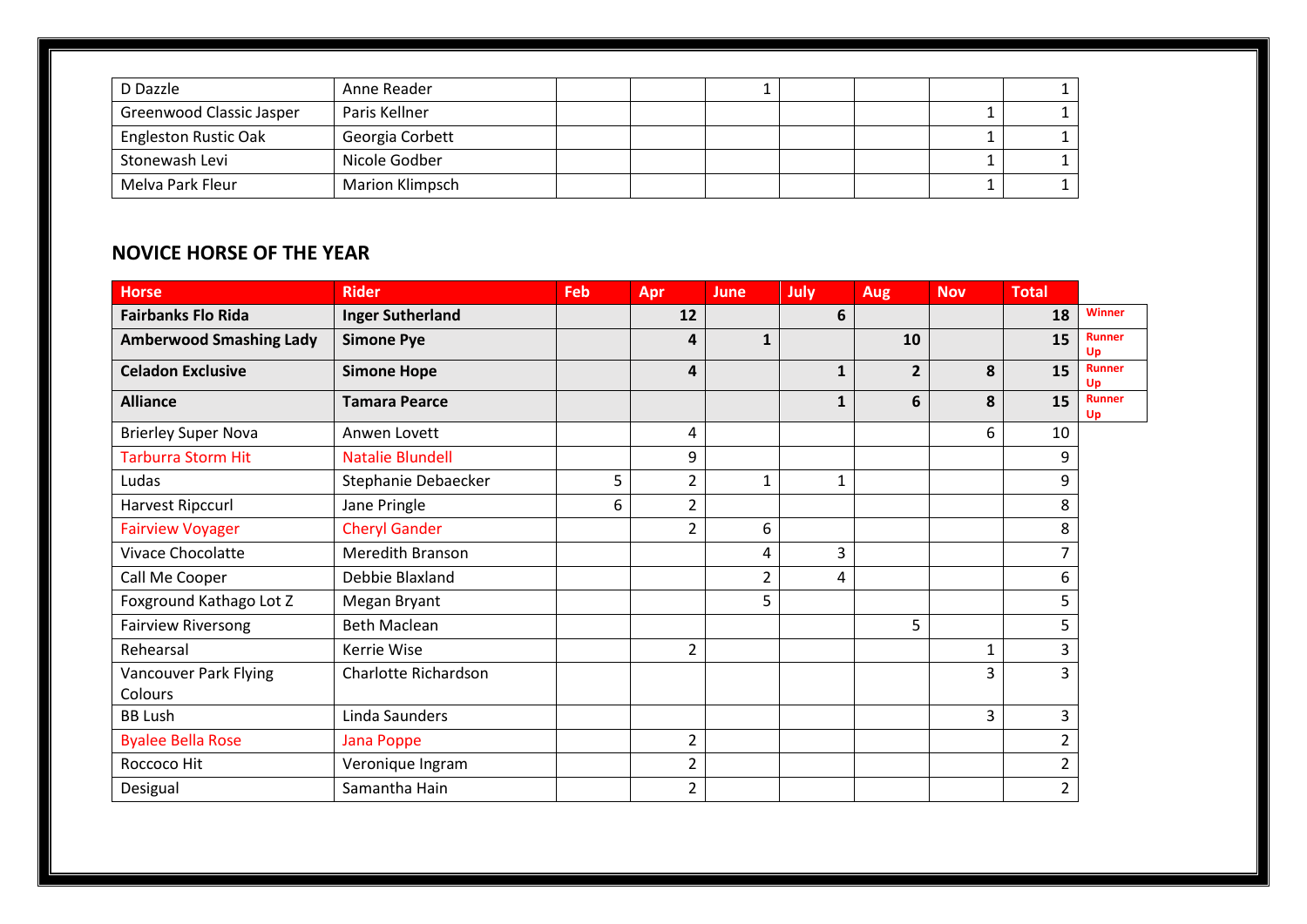| <b>Belcam August</b>    | Stephanie Debaecker    |  |  |  |  |
|-------------------------|------------------------|--|--|--|--|
| Winterfell W            | Toby Farraway          |  |  |  |  |
| <b>Brigford Royalty</b> | Diana Tremain          |  |  |  |  |
| Melva Park Fleur        | <b>Marion Klimpsch</b> |  |  |  |  |
| <b>BB Blush</b>         | Gay Williamson         |  |  |  |  |

### **ELEMENTARY HORSE OF THE YEAR**

| <b>Horse</b>                    | <b>Rider</b>               | Feb                     | Apr            | <b>June</b>    | <b>July</b>  | <b>Aug</b> | <b>Nov</b>   | <b>Total</b>   |                  |
|---------------------------------|----------------------------|-------------------------|----------------|----------------|--------------|------------|--------------|----------------|------------------|
| <b>Welts Brego</b>              | <b>Jane Pringle</b>        | $\overline{\mathbf{3}}$ |                | 4              |              |            | 10           | 17             | <b>Winner</b>    |
| <b>Ludus</b>                    | <b>Stephanie Debaecker</b> |                         |                | 3              | $\mathbf{1}$ |            | 8            | 12             | <b>Runner Up</b> |
| Demartini                       | Anita Doswell              |                         | 11             |                |              |            |              | 11             |                  |
| Fairbanks Flo Rida              | Inger Sutherland           |                         |                | 6              | 5            |            |              | 11             |                  |
| Cayuse Mighty Hit               | Sally Roberts-Jones        |                         | $\overline{2}$ | $\overline{2}$ |              |            | 6            | 10             |                  |
| Fendi R                         | Sue Walker                 |                         | 8              |                |              |            |              | 8              |                  |
| Hollands Bend Highlander        | Jodie Dunstan              |                         | 8              |                |              |            |              | 8              |                  |
| Rosabella R                     | <b>Holly Barnes</b>        |                         | $\overline{7}$ |                |              |            |              | $\overline{7}$ |                  |
| Marcathur Bel Air               | Sarah Farraway             | 6                       |                |                |              |            |              | 6              |                  |
| <b>Star Seeker</b>              | Anne Reader                | 4                       |                |                |              |            |              | 4              |                  |
| Harvest Ripcurl                 | Jane Pringle               |                         | 4              |                |              |            |              | 4              |                  |
| Foxground Kathago Lot Z         | Megan Bryant               |                         |                |                | 4            |            |              | 4              |                  |
| Will Can Dance                  | Anne Nelson                |                         | 3              |                |              |            |              | 3              |                  |
| Tarburra Storm Hit              | Natalie Blundell           |                         | $\overline{2}$ |                |              |            |              | $\overline{2}$ |                  |
| Royal Script                    | Natalie Blundell           |                         | $\overline{2}$ |                |              |            |              | $\overline{2}$ |                  |
| <b>Brierley Fiorella</b>        | Anwen Lovett               |                         | 2              |                |              |            |              | $\overline{2}$ |                  |
| Cosmo River                     | Debra Lawrence             |                         |                | 1              |              |            |              | $\mathbf{1}$   |                  |
| <b>Bridgford Royalty</b>        | Diana Tremain              |                         |                |                |              | 1          |              | $\mathbf{1}$   |                  |
| <b>Tathern Strong Persauder</b> | Susan Low                  |                         |                |                |              |            | $\mathbf{1}$ | $\mathbf{1}$   |                  |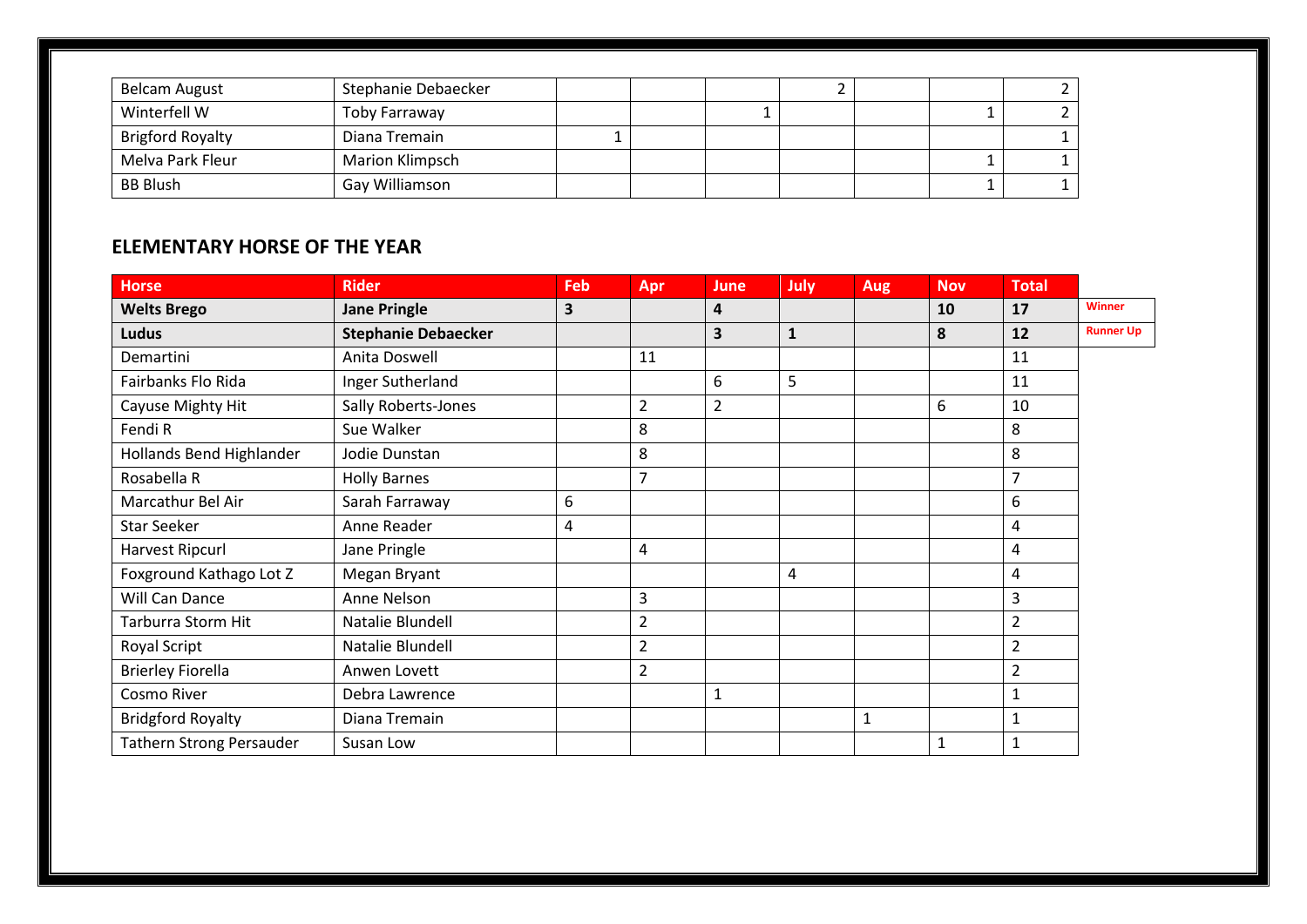# **MEDIUM HORSE OF THE YEAR**

| <b>Horse</b>             | <b>Rider</b>         | Feb            | Apr            | June | July | <b>Aug</b> | <b>Nov</b> | Total          |                  |
|--------------------------|----------------------|----------------|----------------|------|------|------------|------------|----------------|------------------|
| <b>Demartini</b>         | <b>Anita Doswell</b> | 10             | 4              |      | 10   | 12         |            | 36             | <b>Winner</b>    |
| Fendi R                  | <b>Sue Walker</b>    | 6              |                | 12   |      |            | 10         | 28             | <b>Runner Up</b> |
| Marcathur Bel Air        | Sarah Farraway       | 3              |                | 10   |      |            |            | 13             |                  |
| Clyro Rufus              | Leah Troldahl        |                | 12             |      |      |            |            | 12             |                  |
| Daisy A Day              | Laura Delamont       | $\overline{2}$ | $\overline{2}$ |      | 6    |            |            | 10             |                  |
| Will Can Dance           | Anne Nelson          |                |                |      | 10   |            |            | 10             |                  |
| <b>Breierly Fiorella</b> | Anwen Lovett         | 9              |                |      |      |            |            | 9              |                  |
| <b>Furst Dance</b>       | Megan Bryant         | 5              | 4              |      |      |            |            | 9              |                  |
| The Physicist            | Amy Mckenzie         |                |                |      |      |            | 8          | 8              |                  |
| Rosabella R              | <b>Holly Barnes</b>  |                | $\overline{7}$ |      |      |            |            | $\overline{7}$ |                  |
| Story of Mon Amour       | Linda Sauders        | 3              | $\overline{2}$ |      |      |            |            | 5              |                  |
| Royal Script             | Natalie Blundell     |                | 5              |      |      |            |            | 5              |                  |
| Cooramin Riviera         | Megan Bryant         |                |                |      | 5    |            |            | 5              |                  |
| <b>Bridgford Royalty</b> | Diana Tremain        |                |                |      |      | 5          |            | 5              |                  |
| Hollands Bend Highlander | Jodie Dunstan        |                | 4              |      |      |            |            | 4              |                  |
| Jo Jo                    | Megan Laver          |                |                | 4    |      |            |            | 4              |                  |
| Cayuse Mighty Hit        | Sally Roberts-Jones  |                |                | 3    |      |            | 1          | 4              |                  |
| <b>AEA Fantail</b>       | Olivia Wass          |                | $\overline{2}$ |      |      |            |            | $\overline{2}$ |                  |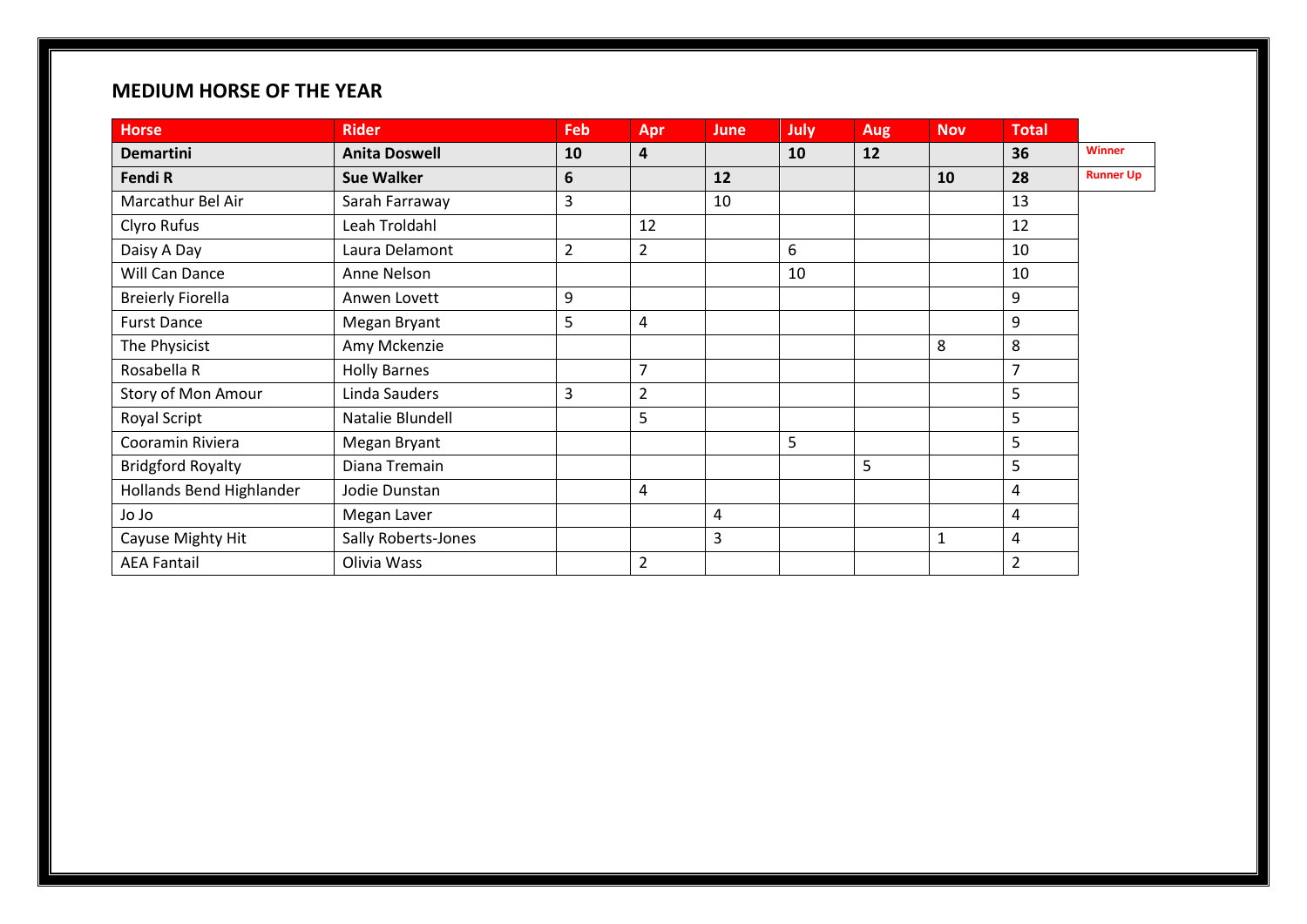# **ADVANCED HORSE OF THE YEAR**

| <b>Horse</b>                | <b>Rider</b>           | <b>Feb</b> | Apr | June | July | Aug | <b>Nov</b> | <b>Total</b> |                  |
|-----------------------------|------------------------|------------|-----|------|------|-----|------------|--------------|------------------|
| Remarkable                  | <b>Karen Skimmings</b> | 12         |     |      | 10   |     |            | 29           | <b>Winner</b>    |
| <b>Furst Dance</b>          | <b>Megan Bryant</b>    |            |     |      |      |     |            | 19           | <b>Runner Up</b> |
| <b>Revelwood Florentine</b> | Amanda Shoobridge      |            | -11 |      |      |     |            |              |                  |
| Vancouver Park Gifted Girl  | Sue Robbins            |            |     |      |      |     |            |              |                  |
| Clyro Rufus                 | Leah Troldahl          |            |     |      |      |     |            |              |                  |
| Daisy a Day                 | Laura Delamont         |            |     |      |      |     |            |              |                  |
| Story of Mon Amour          | Linda Saunders         |            |     |      |      |     |            |              |                  |

#### **FEI HORSE OF THE YEAR**

| <b>Horse</b>                 | <b>Rider</b>      | <b>Feb</b> | <b>Apr</b> | June | July | Aug | <b>Nov</b> | <b>Total</b>   |                  |
|------------------------------|-------------------|------------|------------|------|------|-----|------------|----------------|------------------|
| Aarawn                       | Sarah Farraway    |            | 9          |      |      |     | 12         | 21             | <b>Winner</b>    |
| <b>MW Rotsong</b>            | Sarah Farraway    |            | 5          |      |      |     | 11         | 16             | <b>Runner Up</b> |
| Mr Jackson                   | Megan Bryant      |            | 3          |      | 6    |     | b          | 15             |                  |
| Cavaliere Zippo              | Katharine Dennis  |            |            | 12   |      |     |            | 12             |                  |
| <b>Belcam Cadel</b>          | Jan Smith         |            |            | 10   |      |     |            | 11             |                  |
| <b>Revelwood Destiny</b>     | Amanda Shoobridge |            | 10         |      |      |     |            | 10             |                  |
| <b>Furst Dance</b>           | Megan Bryant      |            |            |      |      |     | b          |                |                  |
| <b>Heatherton Park Gift</b>  | Kelly O'Keefe     |            | 6          |      |      |     |            | 6              |                  |
| <b>Revelwood Florentine</b>  | Amanda Shoobridge |            | 3          |      |      |     |            | 3              |                  |
| <b>Bluefields Fiderglanz</b> | Megan Joerg       |            |            |      |      |     |            | $\overline{2}$ |                  |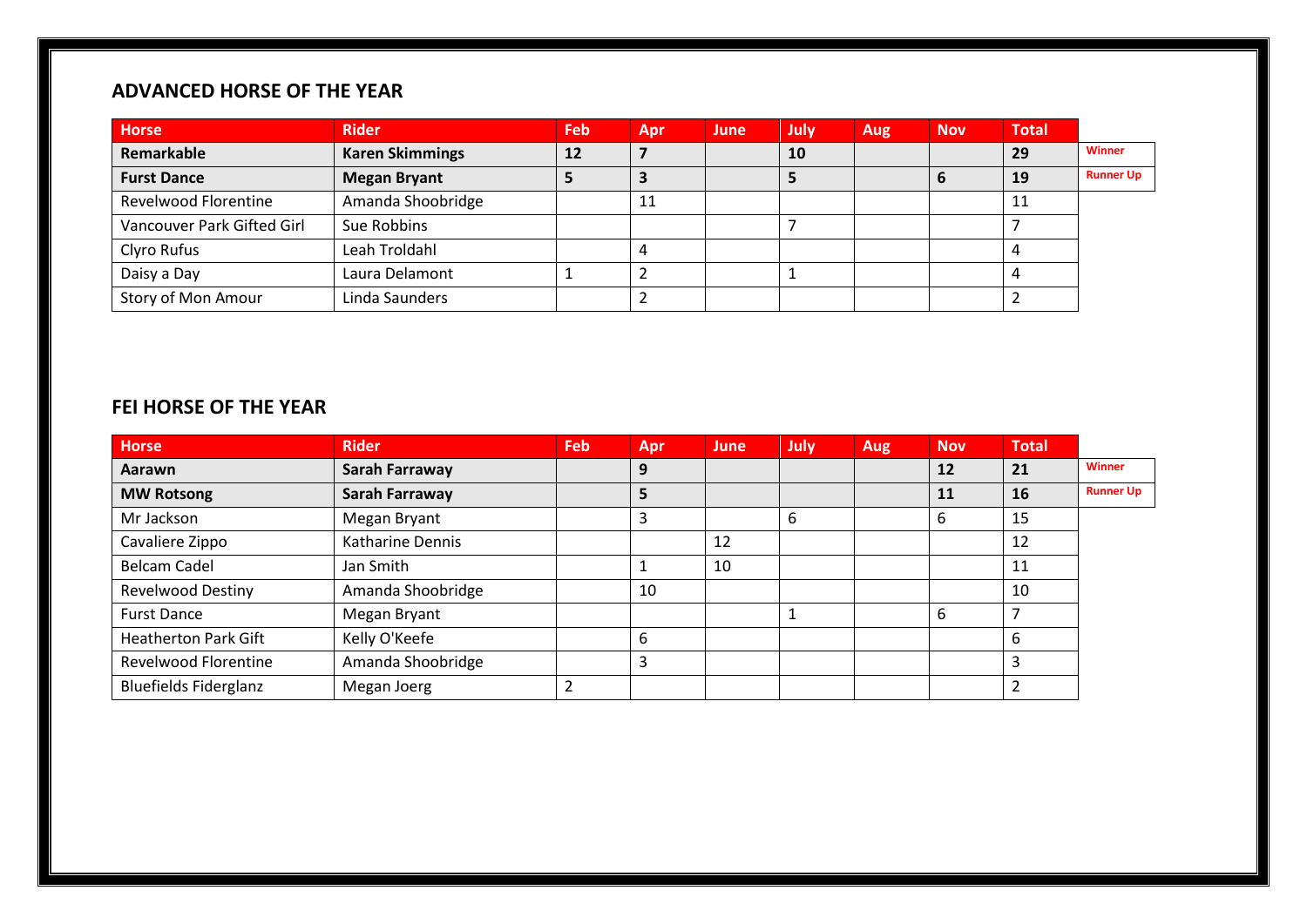# **PONY OF THE YEAR**

| <b>Horse</b>                     | <b>Rider</b>         | Feb | Apr            | June | July                    | <b>Aug</b> | <b>Nov</b>     | <b>Total</b>   |                  |
|----------------------------------|----------------------|-----|----------------|------|-------------------------|------------|----------------|----------------|------------------|
| <b>Grenwood Lulu</b>             | <b>Rianna Reeves</b> | 4   | $\overline{2}$ | 6    | $\overline{\mathbf{4}}$ | 12         | 17             | 45             | <b>Winner</b>    |
| <b>Mystic Shadows Cinderella</b> | <b>Jan Smith</b>     | 6   | 21             | 11   |                         |            |                | 38             | <b>Runner Up</b> |
| Peppertree Golden Starlight      | Natasha Larsen       |     | 4              | 4    | $\mathbf{1}$            | 6          | 15             | 30             |                  |
| Penmain Knightingale             | Kaye Spence          |     | 6              |      | 12                      |            | 6              | 24             |                  |
| <b>Back to Black</b>             | Nicole Mazur         |     |                | 11   |                         |            | 12             | 23             |                  |
| <b>Gneevebrack Storm</b>         | John Bromfield       |     | 20             |      |                         |            |                | 20             |                  |
| Vancouver Park Royal<br>Rumour   | Charlotte Richardson |     | 3              | 11   |                         |            | 5              | 19             |                  |
| Zanador Allure                   | Elizabeth Borowik    |     | 6              |      |                         |            |                | 17             |                  |
|                                  |                      | 11  |                |      |                         |            |                |                |                  |
| SLH Don Philipp                  | Anne Riley           |     | 11             |      |                         |            | 6              | 17             |                  |
| <b>Buckwell Park Harlequin</b>   | Julie Vandyke        |     |                | 3    |                         | 10         |                | 13             |                  |
| Hilkens Denali                   | <b>Wendy Lorincz</b> |     | 8              |      |                         |            |                | 8              |                  |
| Rivington Blissful               | Emily Van der Struik | 5   | $\overline{2}$ |      |                         |            |                | $\overline{7}$ |                  |
| Greenwood Steal the Show         | Nicole Dunbier       |     |                |      |                         |            | 7              | $\overline{7}$ |                  |
| Stockleigh Flaunt it             | Marie Cooper         |     |                |      |                         |            | 7              | $\overline{7}$ |                  |
| Foxslow Zdenka                   | Amelia Burton        |     |                | 6    |                         |            |                | 6              |                  |
| Honeysuckle Mercy Me             | <b>Sharon Ross</b>   |     | $\overline{2}$ | 1    | 1                       |            |                | 4              |                  |
| <b>Grenwood Waltzing Matilda</b> | Megan Laver          |     | $\overline{2}$ |      | $\overline{2}$          |            |                | 4              |                  |
| <b>Russell Pocket Picasso</b>    | Katherine Stewardson |     |                |      | 3                       |            |                | 3              |                  |
| <b>Greenwood Picture Show</b>    | Kris Haines-Kellner  |     |                |      |                         |            | 3              | 3              |                  |
| Delightful Gismo                 | Kris Haines-Kellner  |     |                |      |                         |            | $\overline{2}$ | $\overline{2}$ |                  |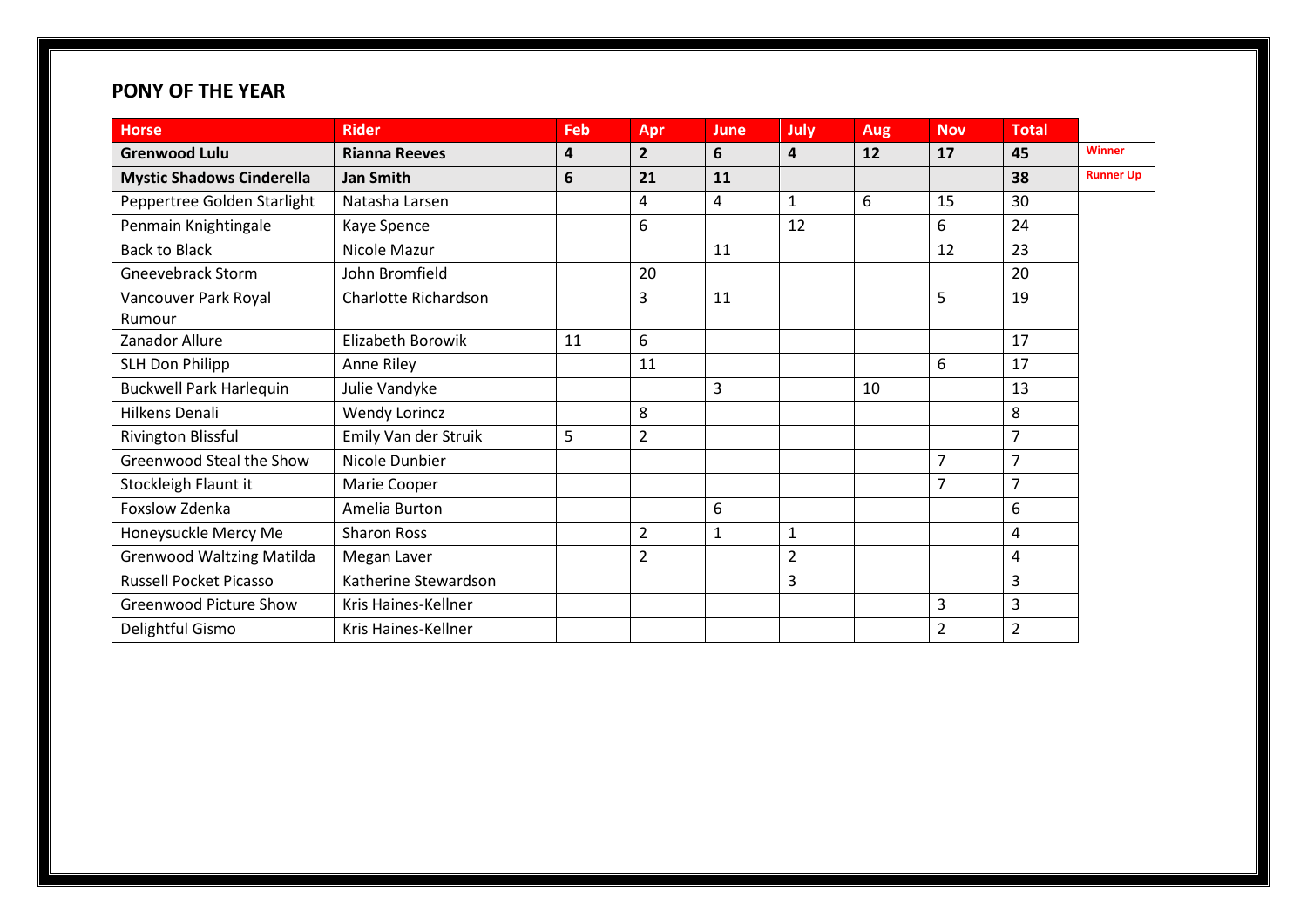# **JUNIOR RIDER OF THE YEAR (Born 2005 – 2018)**

| <b>Horse</b>                  | <b>Rider</b>                | Feb            | Apr            | <b>June</b>    | July | <b>Aug</b>     | <b>Nov</b> | <b>Total</b>   |                  |
|-------------------------------|-----------------------------|----------------|----------------|----------------|------|----------------|------------|----------------|------------------|
| <b>Rivington Blissful</b>     | <b>Emily van der Struik</b> | $\overline{2}$ | 6              | $\overline{7}$ | 10   | 11             | 11         | 47             | <b>Winner</b>    |
| <b>Bandalene Truman</b>       | <b>Victoria Wythes</b>      | 1              | 5              | 6              | 10   | 8              | 9          | 39             | <b>Runner Up</b> |
| Grenwood Lulu                 | Rianna Reeves               | 11             | $\overline{2}$ | 10             | 5    | 5              |            | 33             |                  |
| Musk Park Picasso             | Sophie Grainger             |                |                |                | 10   | 8              | 8          | 26             |                  |
| Woronora Parade               | <b>Audrey Pearce</b>        |                |                |                | 7    | 7              | 8          | 22             |                  |
| Langtree Operatta             | Lara Bennett                | 5              | $\overline{2}$ |                | 5    | 3              |            | 15             |                  |
| Kookaburra Hill Lachlan       | Rianna Reeves               | 8              |                | 3              |      |                |            | 11             |                  |
| Llwellen                      |                             |                |                |                |      |                |            |                |                  |
| Woranora Sovereign            | <b>Willow Ambrose</b>       |                |                | $\overline{2}$ |      | $\overline{2}$ | 4          | 8              |                  |
| <b>Russell Pocket Picasso</b> | Katherine Stewardson        |                | 7              |                |      |                |            | $\overline{7}$ |                  |
| Coolinda Park Aflame N Sin    | Eliza Ward                  |                |                |                |      |                | 5          | 5              |                  |
| Bimbadeen Fire & Ice          | Eliza Ward                  | $\overline{2}$ |                |                |      |                |            | 2              |                  |
| Iona Park Freedom             | Charlotte Jacobson          |                | $\overline{2}$ |                |      |                |            | $\overline{2}$ |                  |
| Last Boy Scout                | Maggie Davis                |                | $\overline{2}$ |                |      |                |            | 2              |                  |
| Carjola Park Watch My Glass   | Ann-Catherine Wright        |                | $\mathbf{1}$   |                |      |                |            | 1              |                  |
| Johnny                        | Paige Simms                 |                |                |                |      |                |            |                |                  |
| Waddy                         | Olivia Holland              |                |                |                |      |                |            |                |                  |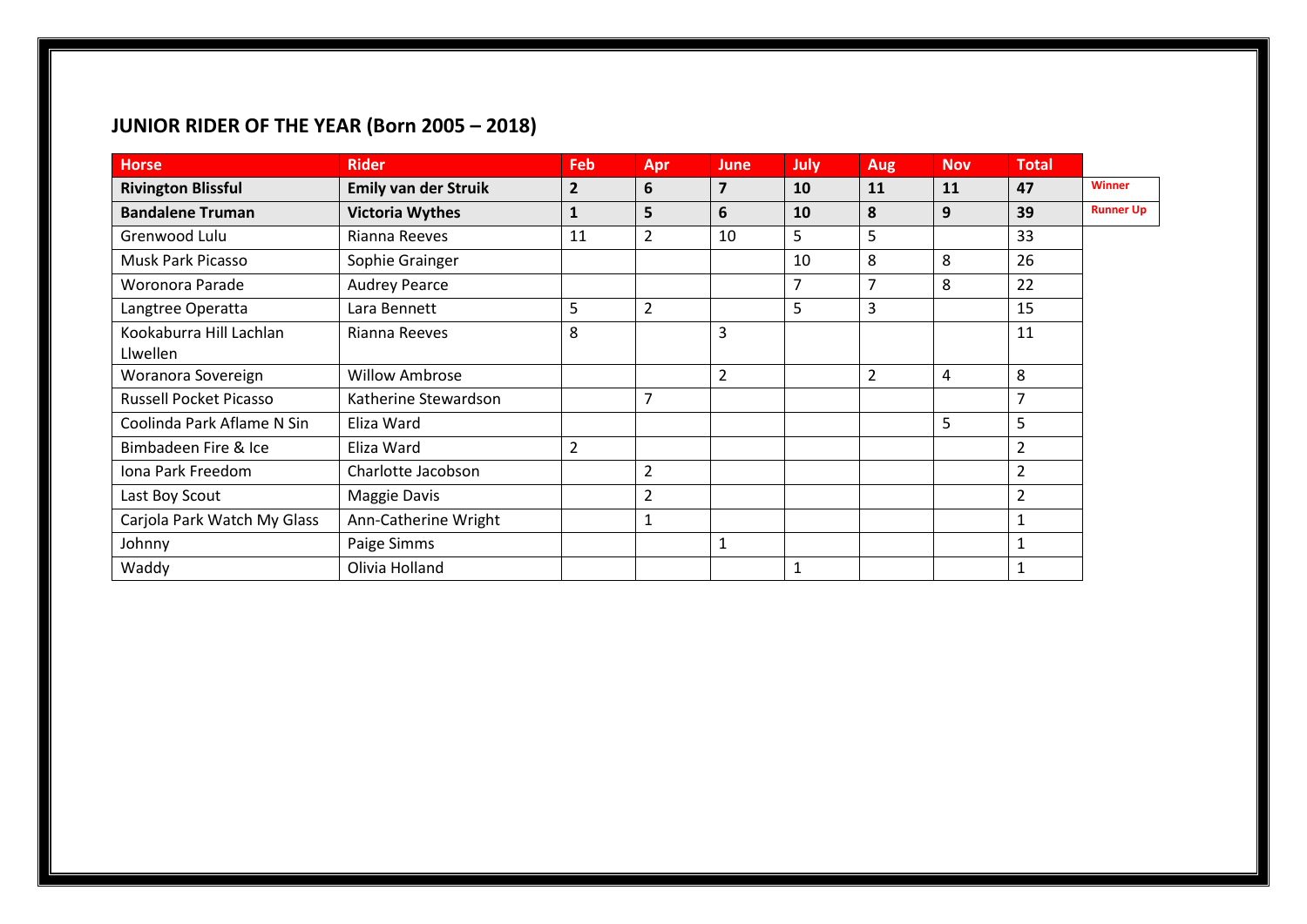# **YOUNG RIDER OF THE YEAR (Born 1997 – 2004)**

| <b>Horse</b>                     | <b>Rider</b>                | <b>Feb</b>     | Apr            | <b>June</b>             | <b>July</b>    | <b>Aug</b> | <b>Nov</b>     | <b>Total</b>   |                  |
|----------------------------------|-----------------------------|----------------|----------------|-------------------------|----------------|------------|----------------|----------------|------------------|
| <b>Vancouver Park Flying</b>     | <b>Charlotte Richardson</b> |                | 9              | 10                      |                |            | 12             | 31             | <b>Winner</b>    |
| <b>Colours</b>                   |                             |                |                |                         |                |            |                |                |                  |
| <b>Musk Park Bruce Almighty</b>  | <b>Annabelle Reynolds</b>   | 10             | $\overline{2}$ | $\overline{\mathbf{4}}$ | $\mathbf{1}$   | 6          |                | 23             | <b>Runner Up</b> |
| <b>Engelston Park Rustic Oak</b> | Georgia Corbett             |                |                |                         |                | 10         | 10             | 20             |                  |
| <b>Meticulous</b>                | Paris Anderson Lynch        |                | 5              | 5                       |                | 6          |                | 16             |                  |
| Sugargum Blossom                 | Nicola Smith                | 5              |                |                         |                |            | 6              | 11             |                  |
| Zach                             | Sammie Tritschler           |                |                |                         |                | 6          | $\overline{2}$ | 8              |                  |
| Pine Park Daddy Long Legs        | Sophie Brown                |                |                | 7                       |                |            |                | 7              |                  |
| Silverthorn Gothica              | Ella Breen                  |                |                |                         | $\overline{7}$ |            |                | 7              |                  |
| Valiant Koda                     | Georgia Corbett             |                |                |                         | 6              |            |                | 6              |                  |
| Vancouver Park Royal             | Charlotte Richardson        |                |                | 3                       |                |            | $\overline{2}$ | 5              |                  |
| Rumour                           |                             |                |                |                         |                |            |                |                |                  |
| Fusaichi Phoenix                 | Steph Papalia               |                | 3              |                         |                |            |                | 3              |                  |
| Skys The Limit                   | Belinda White               |                |                | 3                       |                |            |                | 3              |                  |
| Johnny                           | Paige Simms                 |                |                |                         | 3              |            |                | 3              |                  |
| Louie                            | <b>Belinda White</b>        | $\overline{2}$ |                |                         |                |            |                | $\overline{2}$ |                  |
| Papparazzi Princess              | Kristy Byrne                |                | $\overline{2}$ |                         |                |            |                | $\overline{2}$ |                  |
| Corvan Park Prized               | Grace Ross                  |                | $\overline{2}$ |                         |                |            |                | $\overline{2}$ |                  |
| Possession                       |                             |                |                |                         |                |            |                |                |                  |
| Kirreway Helsinki                | Georgia Robson              |                | $\overline{2}$ |                         |                |            |                | $\overline{2}$ |                  |
| Banjo                            | <b>Rachael Treur</b>        |                |                |                         |                |            | $\overline{2}$ | $\overline{2}$ |                  |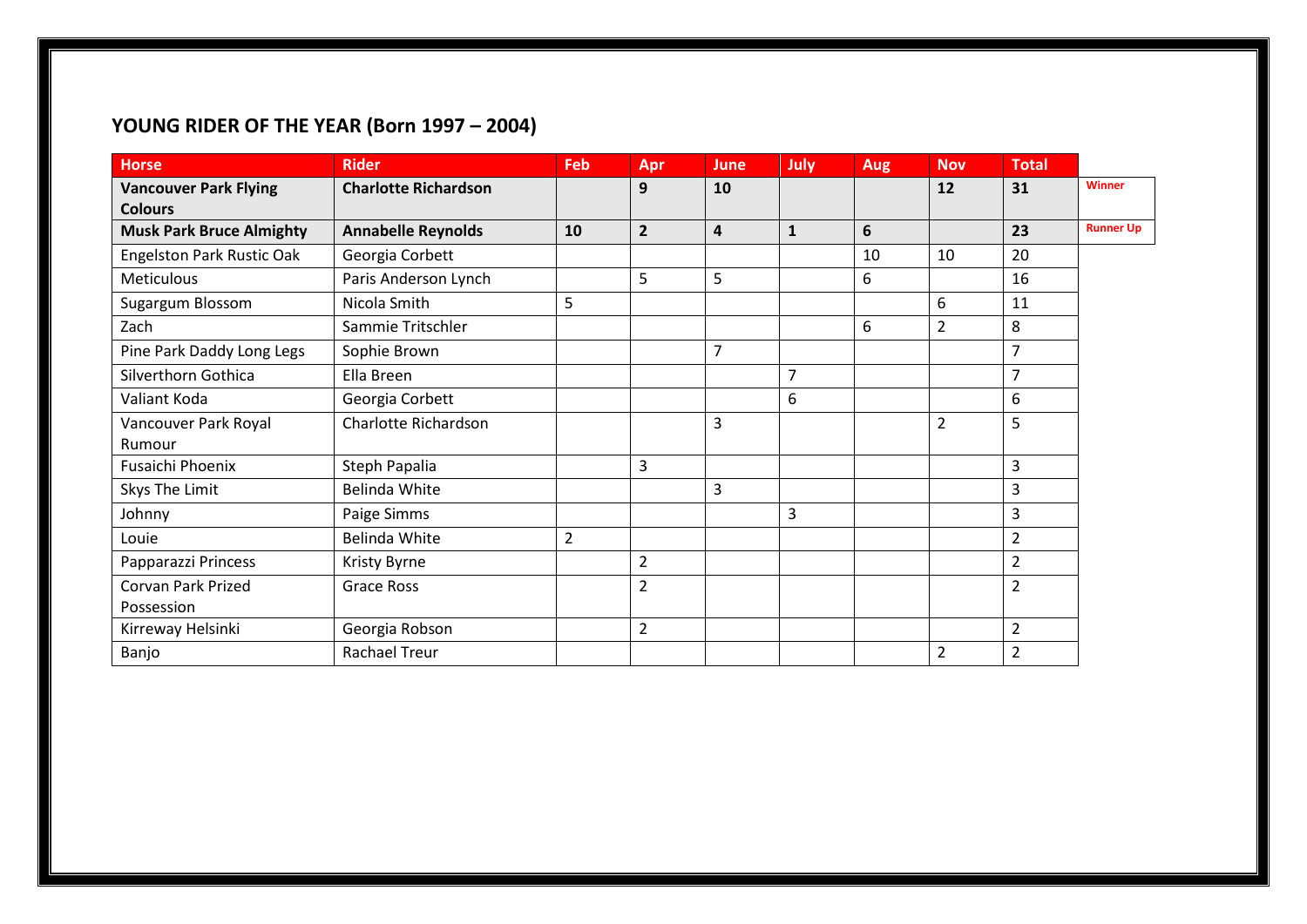# **CLOSED RESTRICTED HORSE OF THE YEAR**

| <b>Horse</b>                       | <b>Rider</b>            | Feb                     | Apr                     | <b>June</b>             | July           | <b>Aug</b>              | <b>Nov</b>              | <b>Total</b> |                  |
|------------------------------------|-------------------------|-------------------------|-------------------------|-------------------------|----------------|-------------------------|-------------------------|--------------|------------------|
| <b>Anilom Harry Potter</b>         | <b>Stephanie Fowler</b> | 5                       | 3                       | 13                      | 8              | $\overline{\mathbf{z}}$ |                         | 36           | <b>Winner</b>    |
| <b>Linala Smoking Martini</b>      | <b>Rebecca Balmer</b>   |                         | 16                      | 11                      |                | $\overline{\mathbf{z}}$ |                         | 34           | <b>Runner Up</b> |
| <b>Crafty</b>                      | <b>Lisa Kilmore</b>     |                         | $\overline{4}$          | 12                      | $\overline{2}$ | 14                      |                         | 32           | 3rd              |
| <b>Ennovyar Deep Mystery</b>       | <b>Kylie Reeves</b>     | $\overline{2}$          | 4                       | 5                       | 4              | 5                       | 8                       | 28           | 4th              |
| <b>Avlon Charisma</b>              | <b>Marie Cooper</b>     | $\overline{2}$          | $\overline{\mathbf{z}}$ | 4                       | 3              | $\overline{\mathbf{z}}$ | $\overline{\mathbf{3}}$ | 26           | 5th              |
| <b>Grenwood Waltzing Matilda</b>   | <b>Megan Laver</b>      | 10                      | 10                      |                         | 6              |                         |                         | 26           | 5th              |
| <b>Call Me Cooper</b>              | <b>Debbie Blaxland</b>  | 8                       | 5                       | $\mathbf{1}$            | $\overline{2}$ | 5                       |                         | 21           | 7th              |
| <b>For the Moment</b>              | <b>Babbette Dunn</b>    | $\overline{\mathbf{4}}$ | 8                       | 5                       |                |                         | $\overline{4}$          | 21           | 7th              |
| <b>Peppertree Golden Starlight</b> | Natasha Larsen          | 6                       | 5                       | $\overline{\mathbf{3}}$ | 5              | $\overline{2}$          |                         | 21           | 7th              |
| <b>Kylandee Cogniac</b>            | <b>Sue Harwick</b>      | 5                       | 5                       | $\overline{\mathbf{3}}$ |                | $\mathbf{1}$            | 6                       | 20           | 10th             |
| Valiant Koda                       | Georgia Corbett         | 5                       | 8                       |                         | 5              |                         |                         | 18           |                  |
| Celadon Exclusive                  | Simone Hope             |                         | $\mathbf{1}$            |                         | 6              | 6                       | $\overline{4}$          | 17           |                  |
| <b>Foxslow Master Jay</b>          | <b>Wendy Lorincz</b>    |                         | 17                      |                         |                |                         |                         | 17           |                  |
| <b>Buckwell Park Harlequin</b>     | Julie Vandyke           |                         | 3                       | 5                       | 8              |                         |                         | 16           |                  |
| <b>Kentucky MBE</b>                | Megan Bryant            |                         |                         |                         |                | 8                       | 8                       | 16           |                  |
| <b>Vivace Chocolatte</b>           | <b>Meredith Branson</b> | $\mathbf{1}$            | 15                      |                         |                |                         |                         | 16           |                  |
| Alliance                           | <b>Tamara Pearce</b>    |                         |                         |                         | 5              | 4                       | 6                       | 15           |                  |
| Fairbanks Flo Rida                 | Inger Sutherland        |                         | 12                      | 3                       |                |                         |                         | 15           |                  |
| Playmore Even Money                | Megan Hardman           | 6                       | $\overline{7}$          | $\overline{2}$          |                |                         |                         | 15           |                  |
| Foxground Kathago Lot Z            | Megan Bryant            |                         |                         | 8                       | 6              |                         |                         | 14           |                  |
| <b>Vancouver Park Flying</b>       | Charlotte Richardson    |                         | 10                      | 3                       |                |                         |                         | 13           |                  |
| Colours                            |                         |                         |                         |                         |                |                         |                         |              |                  |
| <b>Buckwell Park Joop</b>          | Sue Walker              | 5                       |                         | 6                       |                | $\mathbf{1}$            |                         | 12           |                  |
| New World Hollywood                | Allyssa Fitzgibbons     |                         | 12                      |                         |                |                         |                         | 12           |                  |
| Whisper                            |                         |                         |                         |                         |                |                         |                         |              |                  |
| <b>Statford Stanley</b>            | Maryann Schiller        |                         | $\overline{2}$          |                         |                | 9                       |                         | 11           |                  |
| Sugargum Blossom                   | Nicola Smith            | 5                       |                         |                         |                |                         | 6                       | 11           |                  |
| Tarburra Whisperer                 | Sharon McCarthy         |                         |                         |                         |                | 5                       | 6                       | 11           |                  |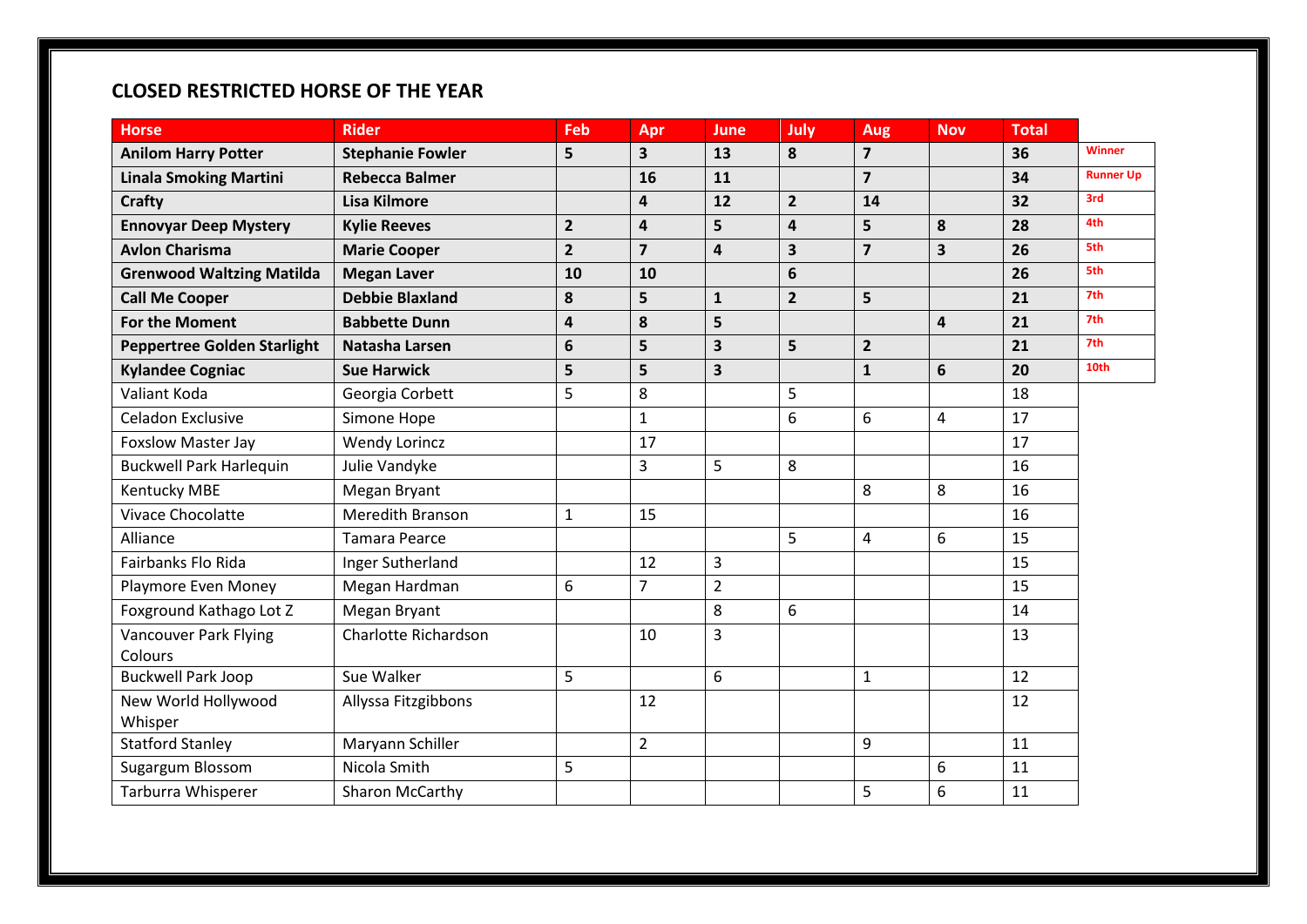| CP Queen of Hearts            | Alison Dowton        |                | 10             |                |                |                |                | 10             |
|-------------------------------|----------------------|----------------|----------------|----------------|----------------|----------------|----------------|----------------|
| More Than A Miracle           | Kim Lang             |                | $\overline{2}$ | $\overline{2}$ |                | $\overline{4}$ | $\overline{2}$ | 10             |
| Penmain Knightingale          | Kaye Spence          |                | 10             |                |                |                |                | 10             |
| <b>Bandalene Truman</b>       | Victoria Wythes      | $\overline{2}$ | $\mathbf{1}$   | $\mathbf{1}$   | $\mathbf{1}$   | $\mathbf{1}$   | 3              | 9              |
| Meticulous                    | Paris Anderson Lynch |                | 3              | $\overline{4}$ |                | $\overline{2}$ |                | 9              |
| Coolinda Park A Flamensin     | Georgie Ward         |                |                |                | 8              |                |                | 8              |
| Rivington Blissful            | Emily van der Stuik  | $\mathbf 1$    | $\overline{2}$ |                |                | 5              |                | 8              |
| Springs Cherry Coala          | Pat Healey           | $\mathbf{1}$   | 5              | $\mathbf{1}$   | 1              |                |                | 8              |
| Vancouver Park Royal          | Charlotte Richardson |                | 8              |                |                |                |                | 8              |
| Rumour                        |                      |                |                |                |                |                |                |                |
| Amberwood Smashing Lady       | Simone Pye           |                | 6              | $\mathbf{1}$   |                |                |                | $\overline{7}$ |
| Kildari Cadenza               | Debbie Blaxland      |                | $\overline{7}$ |                |                |                |                | $\overline{7}$ |
| Musk Park Picasso             | Sophie Grainger      |                |                |                |                | 6              | $\mathbf{1}$   | $\overline{7}$ |
| <b>Welts Brego</b>            | Jane Pringle         | 5              |                | $\overline{2}$ |                |                |                | $\overline{7}$ |
| Angara Absolut                | Sarah Webb           |                |                | $\overline{4}$ |                |                | $\overline{2}$ | 6              |
| Arawn                         | Sarah Farraway       | 6              |                |                |                |                |                | 6              |
| <b>BB Blush</b>               | Gay Williamson       |                | $\overline{2}$ | $\mathbf{1}$   |                |                | 3              | 6              |
| <b>Brierley Super Nova</b>    | Anwen Lovett         | 6              |                |                |                |                |                | 6              |
| <b>Engelston Rustic Oak</b>   | Georgia Corbett      |                |                |                |                | 6              |                | 6              |
| <b>Fairview Riversong</b>     | <b>Beth Maclean</b>  |                |                |                | 6              |                |                | 6              |
| Fairview Voyager              | Cheryl Gander        |                |                | 6              |                |                |                | 6              |
| Flowervale Houlana            | Anne Riley           | 6              |                |                |                |                |                | 6              |
| Grenwood Lulu                 | Rianna Reeves        |                | $\mathbf{1}$   |                | 5              |                |                | 6              |
| <b>Star Seeker</b>            | Anne Reader          | 6              |                |                |                |                |                | 6              |
| <b>Hollands Hotwad</b>        | Olivia Holland       |                |                |                | $\overline{3}$ |                | 3              | 6              |
| Ikonic K                      | Gabriella Heyroth    |                |                |                | 5              |                |                | 5              |
| Istemela                      | Megan Bryant         |                | $\mathbf{1}$   |                |                | $\overline{4}$ |                | 5              |
| Jindalee Colleen              | Sue Walker           | 5              |                |                |                |                |                | 5              |
| <b>Russell Pocket Picasso</b> | Katherine Stewardson |                |                |                | 5              |                |                | 5              |
| <b>Total Obsession</b>        | <b>Vicki Hall</b>    |                | 5              |                |                |                |                | 5              |
| Sir Royal                     | Donna Nash           |                |                |                |                |                | 5              | 5              |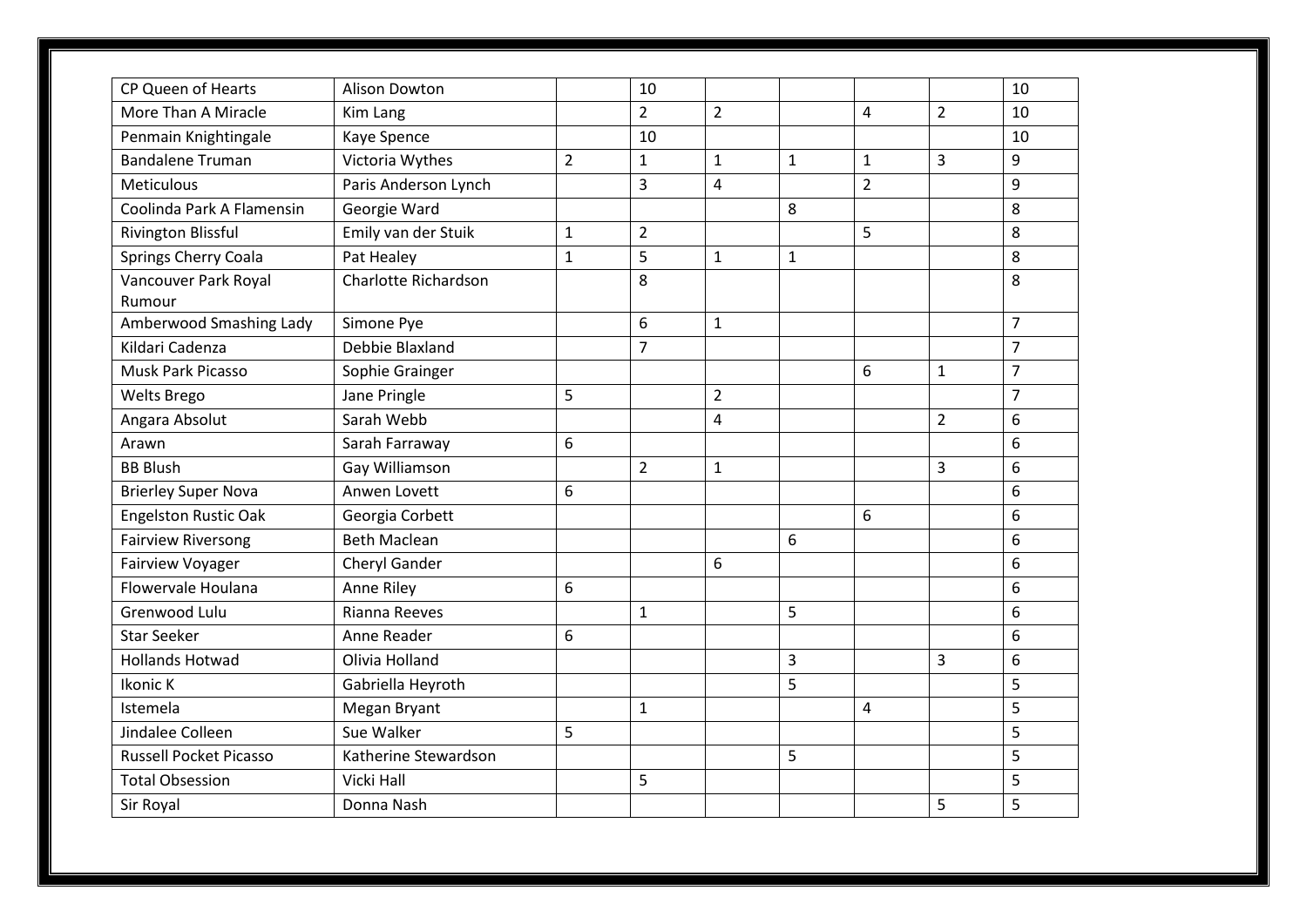| <b>Belcam August</b>           | Stephanie Debaecker  |   |                |                | $\overline{4}$ |                |   | $\overline{4}$          |
|--------------------------------|----------------------|---|----------------|----------------|----------------|----------------|---|-------------------------|
| <b>Byalee Bella Rose</b>       | Jana Poppe           |   | 4              |                |                |                |   | $\overline{4}$          |
| Foxslow Zdenka                 | Amelia Burton        |   |                | $\overline{4}$ |                |                |   | $\overline{4}$          |
| <b>Heatherton Park Cabaret</b> | <b>Kate Still</b>    | 1 | $\overline{2}$ | $\mathbf{1}$   |                |                |   | 4                       |
| Honeysuckle Mercy Me           | <b>Sharon Ross</b>   |   | $\overline{2}$ | $\mathbf{1}$   | $\mathbf{1}$   |                |   | $\overline{\mathbf{4}}$ |
| Sassafras                      | <b>Judy Williams</b> |   | 4              |                |                |                |   | 4                       |
| <b>Scheiview Olaf</b>          | Rebecca Balmer       |   |                |                |                | $\overline{4}$ |   | $\overline{4}$          |
| <b>Stockleigh Spring Daisy</b> | Olivia Holland       |   |                |                | 4              |                |   | $\overline{4}$          |
| <b>MP Chess</b>                | Anita Doswell        |   |                |                |                |                | 4 | $\overline{4}$          |
| Dinky Di Knockout              | Donna Nash           |   |                | 3              |                |                |   | 3                       |
| <b>Furst Delta</b>             | Marylouise Simpson   |   |                |                | 3              |                |   | $\overline{3}$          |
| Laced with Ace                 | Nicole Godber        |   | 3              |                |                |                |   | $\overline{3}$          |
| Lady Shuffle                   | Brianna Vandyke      |   | 3              |                |                |                |   | $\overline{3}$          |
| <b>Master Henry</b>            | Donna Nash           |   |                |                |                | 3              |   | 3                       |
| Nawarrah Park Taranti          | Sarah Donnelly       |   |                |                | 3              |                |   | 3                       |
| <b>Stoney Creek</b>            | Holly Jacobson       |   | 3              |                |                |                |   | 3                       |
| <b>Vancouver Park Hermes</b>   | Sandra Wilson        |   | 3              |                |                |                |   | $\overline{3}$          |
| Zanador Allure                 | Elizabeth Borowik    |   | 3              |                |                |                |   | $\overline{3}$          |
| <b>Bullzeye Lobell</b>         | Alarna Simms         |   |                |                |                |                | 3 | 3                       |
| Abercrombie Regal Heir         | Leonie Fenton        |   | $\overline{2}$ |                |                |                |   | $\overline{2}$          |
| Amaranda Warlock               | Vicki Wilder         |   | $\overline{2}$ |                |                |                |   | $\overline{2}$          |
| Arwen                          | Stephanie Fowler     |   | $\mathbf{1}$   | $\mathbf{1}$   |                |                |   | $\overline{2}$          |
| Carjola Park Watch My Glass    | Ann-Catherine Wright |   | $\overline{2}$ |                |                |                |   | $\overline{2}$          |
| Choclate Bobby                 | Kasandra Wythes      |   |                |                |                | $\overline{2}$ |   | $\overline{2}$          |
| Fairleigh London Apprentice    | Charlotte Richardson |   | $\overline{2}$ |                |                |                |   | $\overline{2}$          |
| Find a Shady Spot              | Samantha Ion         |   |                |                | $\overline{2}$ |                |   | $\overline{2}$          |
| <b>Glandore Elated</b>         | Jana Poppe           |   |                | $\overline{2}$ |                |                |   | $\overline{2}$          |
| <b>HPH Ostentatious</b>        | <b>Maggie Davis</b>  |   | $\overline{2}$ |                |                |                |   | $\overline{2}$          |
| Jindalee Colleen               | Natasha Holland      |   |                |                |                | $\overline{2}$ |   | $\overline{2}$          |
| Jogger AKA Diesel              | Natasha Jefferys     |   |                |                |                | $\overline{2}$ |   | $\overline{2}$          |
| Kiandra                        | Sue Robbins          |   | $\overline{2}$ |                |                |                |   | $\overline{2}$          |